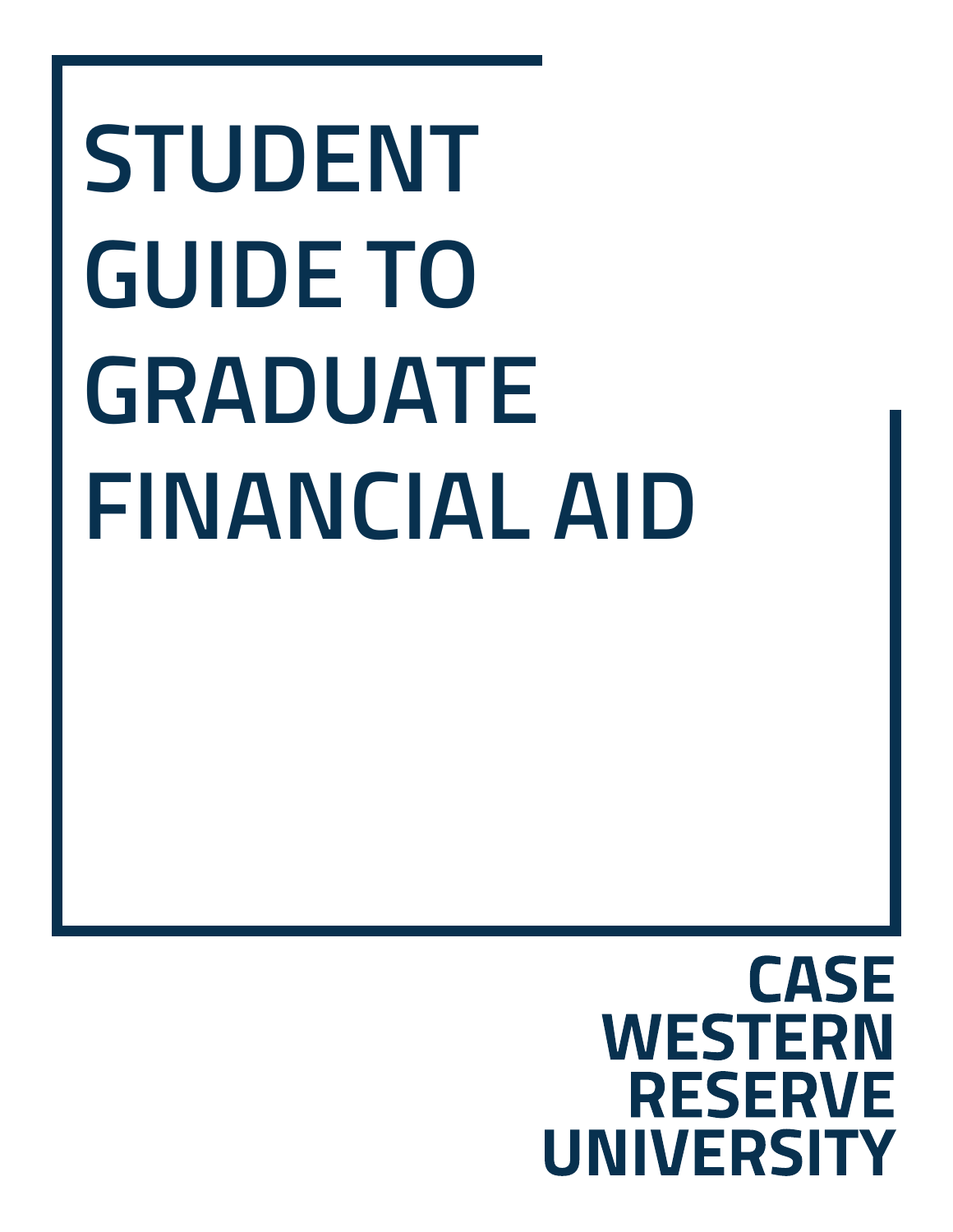# **INTRODUCTION TO FINANCIAL AID**

Investing in a Case Western Reserve University education is investing in you. A Case Western Reserve education will grant you opportunities for the rest of your life. You'll graduate with the finest education in your field, experiences that enrich your understanding of the world, access to a vast network of talented alumni and the freedom to create the life you most aspire to live.

Affording such an education and managing such an investment needs to be an informed endeavor. We hope that you will find the information contained in this handbook to be beneficial to you this year and in planning for future years at CWRU.

The policies stated herein pertain to **graduate students only**, and they do not represent an exhaustive list of all CWRU financial aid policies. The information provided was correct at the time of publication and may change; please refer to your financial aid liaison at the Frances Payne Bolton School of Nursing, Jack, Joseph and Morton Mandel School of Applied Social Sciences, School of Dental Medicine, School of Law and School of Medicine for additional policies, procedures and publications.

If you have any questions regarding your eligibility for financial assistance or any policy stated in this publication, please contact the Office of University Financial Aid staff at financialaid@case.edu or 216.368.4530.

# **COST OF ATTENDANCE**

Case Western Reserve University is committed to providing you with an education supported by state-of-the-art resources. We make smart investments in the resources essential in preparing you for the world, including cutting-edge laboratories, renowned faculty, technologically advanced classrooms, sophisticated recreational facilities, and an enormous array of student services and support activities.

The cost of attending CWRU for one academic year is referred to as the "cost of attendance" or COA. Your cost of attendance includes direct costs that you pay to the university, such as tuition and fees, but it also includes standard estimates for indirect costs that you incur as a result of your attendance, such as off-campus living, books, supplies, personal expenses, food and transportation. At CWRU, the cost of attendance covers an academic year that starts with the summer and ends with the spring.

A typical graduate student's cost of attendance is composed of the factors below:

| <b>Tuition &amp; Fees</b>                   | Refer to Student Financial Services<br>webpage | Graduate and professional school<br>tuition and fees are assessed<br>according to program and are<br>dependent upon the number of credit<br>hours in which you enroll. |
|---------------------------------------------|------------------------------------------------|------------------------------------------------------------------------------------------------------------------------------------------------------------------------|
| <b>Room and Board (Living</b><br>Allowance) | \$21,806                                       | Graduate and professional students<br>are assumed to live off campus, and<br>this standard estimate does not vary<br>based on actual living costs.                     |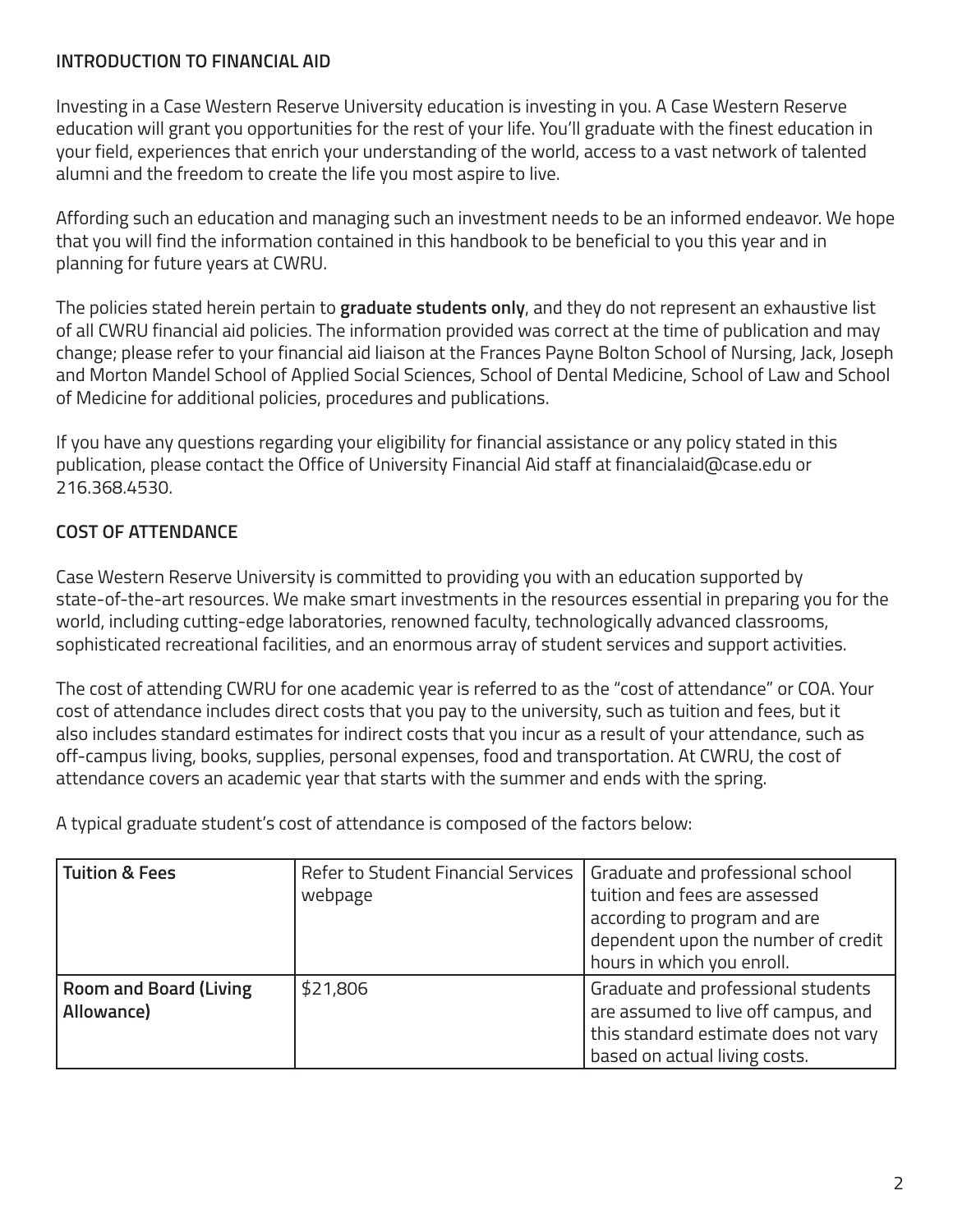| <b>Books &amp; Supplies Estimate</b>               | Variable | The standard budget estimate for<br>graduate and professional school<br>books and supplies is dependent upon<br>the number of credit hours and<br>program in which you enroll.                                           |
|----------------------------------------------------|----------|--------------------------------------------------------------------------------------------------------------------------------------------------------------------------------------------------------------------------|
| <b>Average Federal Student</b><br><b>Loan Fees</b> | Variable | For students who file a Free<br>Application for Federal Student Aid<br>(FAFSA), the cost of attendance<br>includes the average federal student<br>loan fee for their program in lieu of<br>actual loan fees per student. |

## **Student Medical Plan**

CWRU requires all students to have medical coverage. All students are automatically enrolled in CWRU's Student Medical Plan and charged for it in addition to tuition, fees, an on-campus room and a meal plan. However, students who are currently covered in a comparable plan are able to waive the Student Medical Plan after which the fee will be waived. Waiving the CWRU Student Medical Plan is effective for all terms in one academic year. This process must be done annually.

## One to One Fitness Center

Graduate students are automatically enrolled in the One to One Fitness Center and charged a fee per semester for its use. However, students who do not live near campus or do not wish to use the One to One Fitness Center may opt out of this optional fee via the Student Information System (SIS).

# **ELIGIBILITY FOR FINANCIAL AID**

Federal financial aid is provided to U.S. citizens and permanent residents who meet all of the following criteria:

- Possess a high school diploma or GED certificate or have completed a high school education in a homeschool setting approved under state law
- Be admitted to and enrolled in an eligible degree program
- Be registered with Selective Service (if assigned the gender of male at birth)
- Have a valid social security number
- Not in default on a federal student loan
- Do not owe a refund on a federal grant
- Will use federal student aid only for educational purposes

# **FINANCIAL AID OFFER**

Each CWRU student who applies for financial aid will receive a Financial Aid Offer that outlines the cost of attendance and financial aid offered for one academic year. Students are given the opportunity to accept or decline any type of financial aid and can request a lower amount if desired.

#### **REVISED FINANCIAL AID OFFER**

Because financial aid eligibility is initially determined without knowledge of other aid a student may receive from other sources, students are often sent revised Financial Aid Offers if their eligibility changes because of the receipt of funds from any source, including university sources or a change in eligibility for any reason.3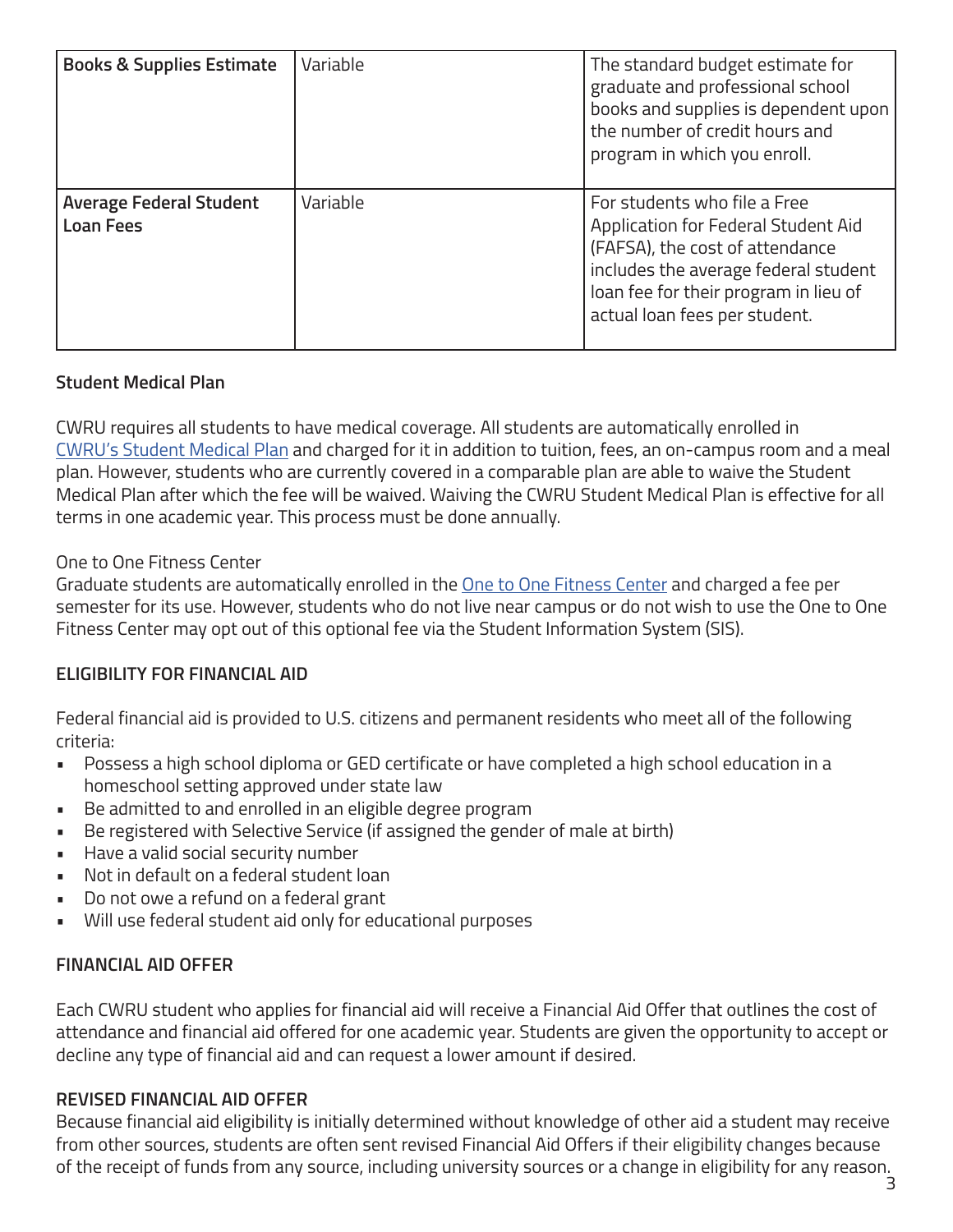#### **TYPES OF FINANCIAL AID**

#### **Scholarships / Grants**

Scholarships and grants ("gift aid") at the graduate level are determined and awarded by the graduate department in which the student intends to enroll. Each department must send the Office of University Financial Aid a Memo of Assistance ("MOA") for each graduate student to either award gift aid or inform the office that none will be provided. The Memo of Assistance is required before the Office of University Financial Aid can award federal student loans and other assistance.

#### **Federal Direct Loans**

Direct student loans are offered with the understanding that they will be repaid at a future date in accordance with the specific terms of the loan. Only unsubsidized loans are available at the graduate level; the federal government does not pay the interest at any time and interest accrues after the loan disburses. The student has the option of paying on the interest while in school or having the interest capitalized for later repayment.

Graduate students may be eligible for the Federal Direct Unsubsidized Loan and the Federal Direct Graduate PLUS Loan if enrolled at least half-time. The Federal Graduate PLUS Loan is credit-based but those with adverse credit may obtain a credit-worthy endorser. The maximum annual Federal Graduate PLUS loan is your cost of attendance less any other financial aid offered or received.

#### **Sample Repayment Chart**

The following chart may be used to estimate monthly repayment of Federal Direct and University loans borrowed during the 2021-2022 academic year.

| <b>Amount Borrowed</b> | <b>Health Professionals</b> | <b>Grad Federal Direct Loan</b> | <b>Federal Direct PLUS Loan</b> |
|------------------------|-----------------------------|---------------------------------|---------------------------------|
|                        | 5.00%                       | 5.28%                           | 6.28%                           |
| \$1,000.00             | \$40.00                     | \$50.00                         | \$50.00                         |
| \$2,000.00             | \$40.00                     | \$50.00                         | \$50.00                         |
| \$3,000.00             | \$40.00                     | \$50.00                         | \$50.00                         |
| \$4,000.00             | \$42.43                     | \$50.00                         | \$50.00                         |
| \$5,000.00             | \$53.03                     | \$53.72                         | \$56.22                         |
| \$6,000.00             | \$63.64                     | \$64.46                         | \$67.46                         |
| \$7,000.00             | \$74.25                     | \$75.21                         | \$78.70                         |
| \$8,000.00             | \$84.85                     | \$85.95                         | \$89.95                         |
| \$9,000.00             | \$95.46                     | \$96.70                         | \$101.19                        |
| \$10,000.00            | \$106.07                    | \$107.44                        | \$112.43                        |
| \$11,000.00            | \$116.67                    | \$118.18                        | \$123.67                        |
| \$12,000.00            | \$127.28                    | \$128.93                        | \$134.92                        |
| \$13,000.00            | \$137.89                    | \$139.67                        | \$146.16                        |
| \$14,000.00            | \$148.50                    | \$150.42                        | \$157.40                        |
| \$15,000.00            | \$159.10                    | \$161.16                        | \$168.65                        |
| \$16,000.00            | \$169.70                    | \$171.90                        | \$179.89                        |
| \$17,000.00            | \$180.31                    | \$182.65                        | \$191.13                        |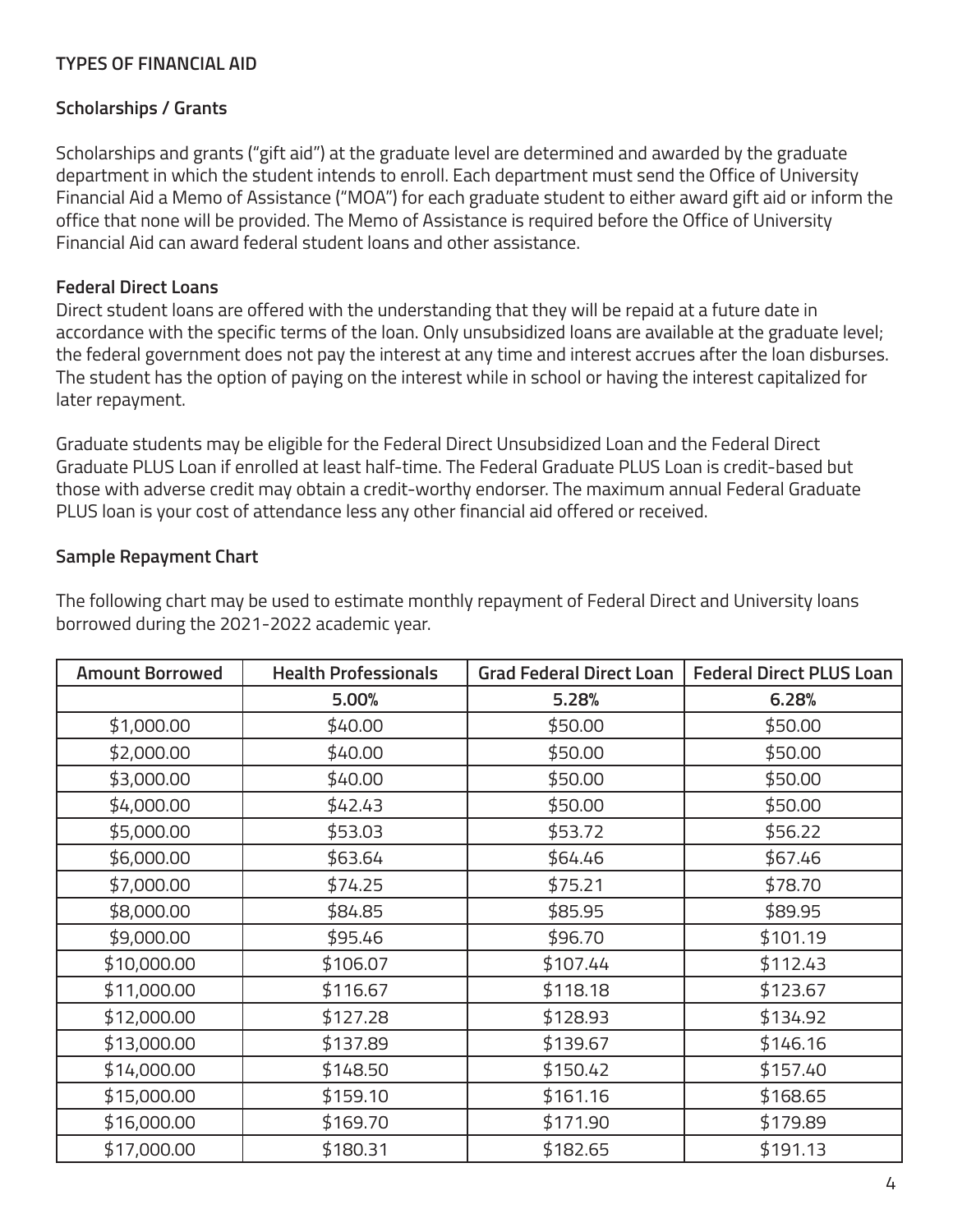| <b>Amount Borrowed</b> | <b>Health Professionals</b> | <b>Grad Federal Direct Loan</b> | <b>Federal Direct PLUS Loan</b> |
|------------------------|-----------------------------|---------------------------------|---------------------------------|
|                        | 5.00%                       | 5.28%                           | 6.28%                           |
| \$18,000.00            | \$190.92                    | \$193.39                        | \$202.38                        |
| \$19,000.00            | \$201.52                    | \$204.13                        | \$213.62                        |
| \$20,000.00            | \$212.13                    | \$214.88                        | \$224.86                        |
| \$21,000.00            | \$222.74                    | \$225.62                        | \$236.11                        |
| \$22,000.00            | \$233.34                    | \$236.37                        | \$247.35                        |
| \$23,000.00            | \$243.95                    | \$247.11                        | \$258.59                        |
| \$25,000.00            | \$265.16                    | \$268.60                        | \$281.08                        |
| \$30,000.00            | \$318.20                    | \$322.32                        | \$337.30                        |

#### **Private Alternative Credit-Based Loans**

Private alternative loans are available for families that need additional loan options or an alternative to the Federal PLUS Loan. Many lenders offer such educational loans and a variety of options can be found using FASTChoice, an online private loan counseling and selection tool. The lenders listed are selected by an annual Request for Information (RFI) process that looks at areas such as customer service, financial stability and loan terms. Many programs are designed for specific types of borrowers, and they comprise various loan terms and underwriting guidelines. Private alternative credit-based loans are unsubsidized, and those with adverse credit are usually offered a loan if a co-signer is credit-worthy.

#### **HOW YOU WILL RECEIVE YOUR FINANCIAL AID**

The CWRU Office of Student Financial Services has an account for each student. This is where billing charges, financial aid and other credits appear.

Scholarships, grants and loans are applied to the student's account at CWRU to pay direct charges (tuition, fees, housing and meal plan). Institutional scholarships, grants and loans are initially applied as pending/ anticipated aid but are actually disbursed to pay charges on the first day of the fall and spring semesters for students who have met all eligibility requirements and have completed all required loan documents. Disbursement is run on a weekly basis throughout the term. Once disbursement occurs, no pending/ anticipated aid will be shown either in the system or on a billing statement. Financial aid for the summer term is disbursed in early July in accordance with the university's fiscal year.

If financial aid disbursements exceed billed charges, the excess funds are refunded to the student.

# **RENEWAL OF FINANCIAL AID**

Provided they meet all eligibility requirements, CWRU students must reapply annually with the FAFSA.

# **Satisfactory Academic Progress**

Federal regulations (General Provision CFR 668.34) require that students at Case Western Reserve University maintain Satisfactory Academic Progress to retain eligibility for federal and institutional aid consideration. CWRU reviews the academic progress of all students who apply for and/or receive financial assistance at the end of each term of enrollment, including summer session. Satisfactory academic progress comprises three components. A student must:

- 1. Complete the degree within a specified period (Maximum Time Frame)
- 2. Earn a minimum number of credit hours each term of attempted enrollment (Completion Rate— Quantitative Requirement) 5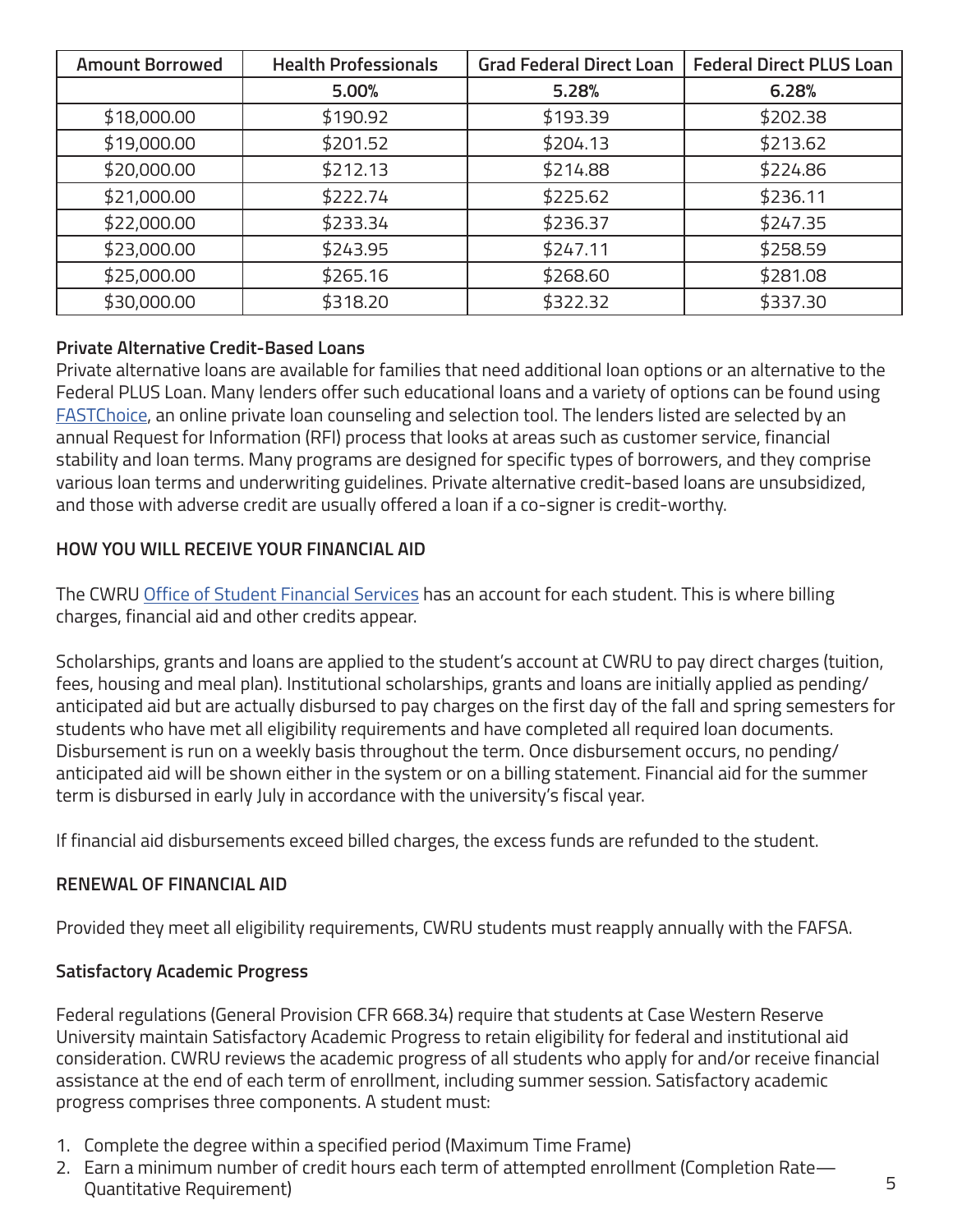3. Achieve a grade point average that is consistent with graduation requirements (GPA—Qualitative Requirement)

Satisfactory academic progress for each school can be found on the Office of University Financial Aid website.

# **WITHDRAWAL & REFUND SCHEDULE**

The university's withdrawal policy states that if a student completely withdraws from all courses during a semester, the student will be charged a portion of the semester's tuition for each period in which the student was enrolled. The student will be charged tuition during a regular semester according to the following schedule based upon the date of withdrawal.

| Withdrawal in:        | <b>Percent of Tuition Refunded:</b> | <b>Percent of Fees Refunded:</b> |
|-----------------------|-------------------------------------|----------------------------------|
| <b>Week 1 &amp; 2</b> | 100%                                | 100%                             |
| Week 3                | 75%                                 |                                  |
| Week 4                | 50%                                 |                                  |
| Week 5                | 25%                                 |                                  |
| After Week 5          |                                     |                                  |

#### **WITHDRAWAL AND FINANCIAL AID**

Unlike the tuition refund schedule, financial aid is revised proportional to the actual period of the student's attendance. University policy requires that payment of calculated charges must first come from the student's original financial obligation—i.e., the amount for which the student was obligated for the full semester, less financial aid awarded and received. Beyond the original financial obligation, financial aid is allocated through a formula determined in accordance with federal and state regulations. Students receiving financial aid should be aware that if they withdraw before 10 weeks have elapsed, they may effectively pay more than if they had attended for the full semester and received their full allocation of financial aid.

Necessary refunds to student financial aid programs will be made prior to the release of any funds to the student. If a refund amount remains after all necessary funds have been returned to the Title IV U.S. Department of Education programs, state programs, Title VII U.S. Department of Health and Human Services programs, and institutional funds, the balance will be returned to the student. Federal aid funds shall be returned to the federal government during periods of enrollment at Case Western Reserve University for students who withdraw before the end of the tenth week of classes. Federal aid for tuition, room and board charges, and fees will be returned to the government for each remaining day in a semester until the 60 percent point in a semester.

#### **ENROLLMENT POLICIES**

Students must be enrolled at least half-time to be eligible for federal student loans. Full and half-time status is defined as the following credit hours per school/program and per term.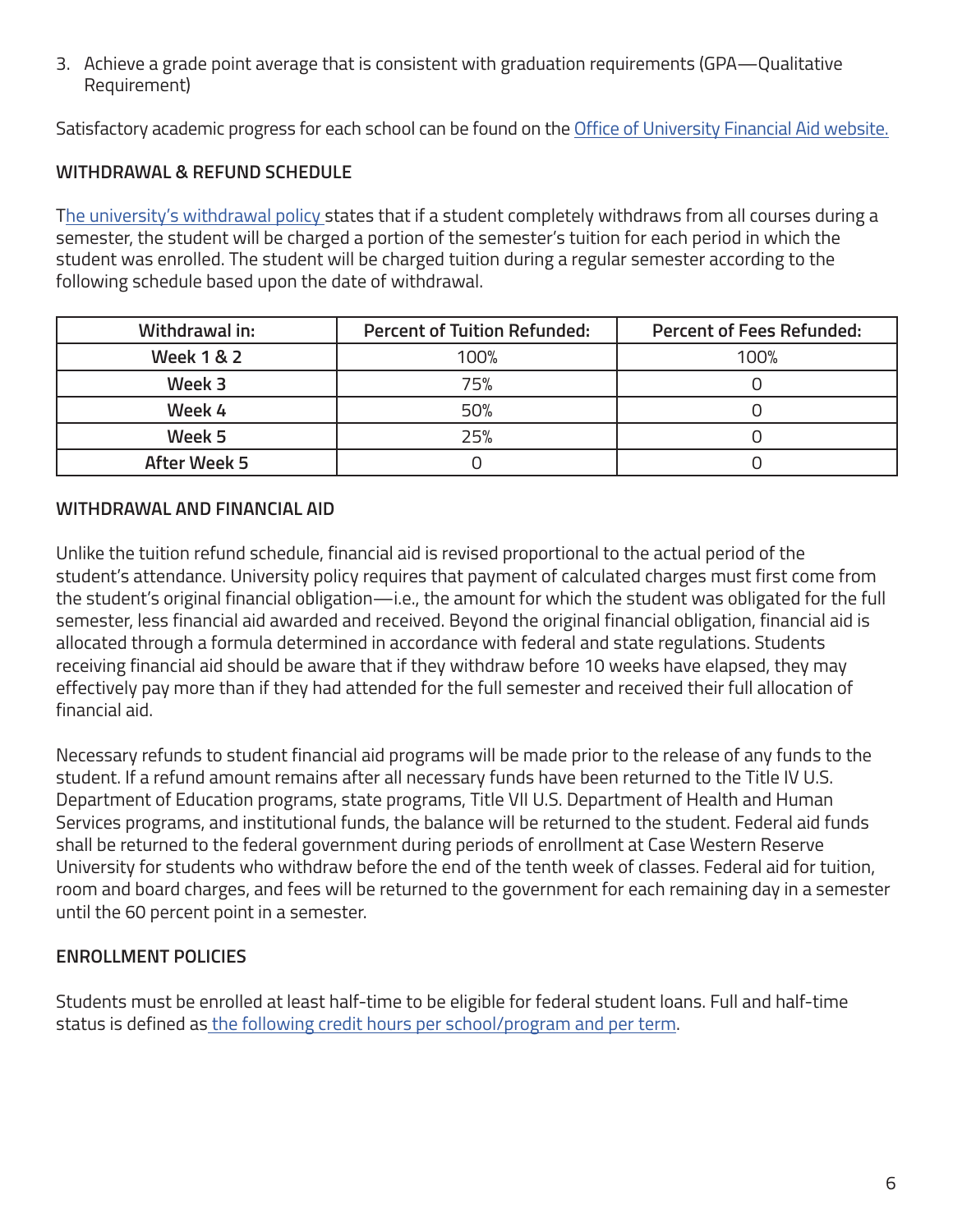| <b>Fall and Spring</b>  |                                                 |                                                 |  |
|-------------------------|-------------------------------------------------|-------------------------------------------------|--|
| <b>School</b>           | <b>Minimum Full-time</b><br><b>Credit Hours</b> | <b>Minimum Half-time</b><br><b>Credit Hours</b> |  |
| <b>Graduate Studies</b> | 9 or more                                       | 4.5                                             |  |
| Management - MPOD       | 8 or more                                       | 4                                               |  |
| Management - All Others | 9 or more                                       | 4.5                                             |  |
| <b>MSASS</b>            | 6 or more                                       | 3                                               |  |
| Nursing - Masters       | 9 or more                                       | 4.5                                             |  |
| Nursing - DNP           | 6 or more                                       | 3                                               |  |
| Law                     | 10 or more                                      | 5                                               |  |
| Medicine                | all                                             | n/a                                             |  |
| Dentistry               | 1 or more                                       | n/a                                             |  |

| Summer                   |                                                 |                                                 |  |
|--------------------------|-------------------------------------------------|-------------------------------------------------|--|
| <b>School</b>            | <b>Minimum Full-time</b><br><b>Credit Hours</b> | <b>Minimum Half-time</b><br><b>Credit Hours</b> |  |
| <b>Graduate Studies</b>  | 6 or more                                       |                                                 |  |
| <b>Management - MPOD</b> | 6 or more                                       | 3                                               |  |
| Management - All Others  | 6 or more                                       |                                                 |  |
| <b>MSASS</b>             | 6 or more                                       |                                                 |  |
| <b>Nursing - Masters</b> | 6 or more                                       | 3                                               |  |
| <b>Nursing - DNP</b>     | 6 or more                                       | 3                                               |  |
| Law                      | 5 or more                                       |                                                 |  |
| Dentistry                | 1 or more                                       | n/a                                             |  |

#### **GENERAL TERMS AND CONDITIONS**

- 1. Financial aid is determined in accordance with principles and regulations established by CWRU, outside donors, the federal government and state government. University policies and procedures generally do not change during a year but federal, state and outside donor regulations may change or become effective during the course of a year. Therefore, an award is subject to and contingent upon regulations and appropriations of the federal and state governments as well as the wishes of outside donors.
- 2. The university may adjust a student's financial aid at any time in accordance with the following circumstances:
	- Additional resources become available to a student
	- A student is not enrolled full-time or registers for fewer hours than the number of hours upon which the student's award was based
	- The student does not make satisfactory academic progress
	- The student does not enroll for the semester(s) covered by the Financial Aid Offer
	- The student registers for courses in a program that are not eligible for federal or state financial aid
	- The university makes adjustments due to a natural disaster, health emergency or pandemic
- 3. Federal regulations require that a student must be registered for classes that equal or exceed 10 weeks duration to receive financial aid. Since most programs have a summer session that is four to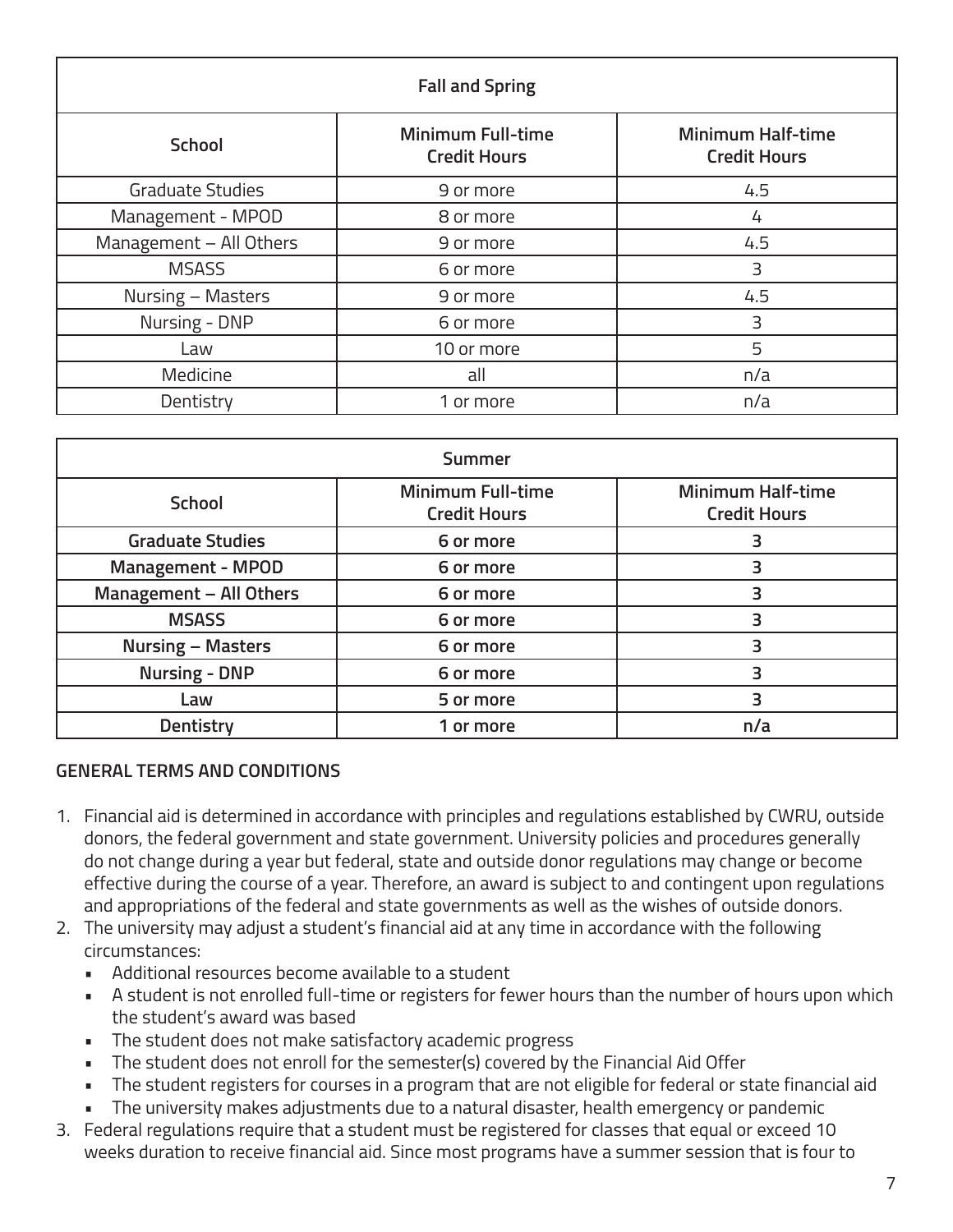eight weeks, failure to register for the fall semester will result in the cancellation of federal aid for the summer. The Office of University Financial Aid must be notified if the student changes the number of credits either enrolled in or registered for.

4. If the student accepts any financial aid, the student agrees to abide by these terms and conditions as well as those of the individual program of assistance.

## **FERPA & PRIVACY LAWS**

While we realize that many CWRU students receive assistance from parents and other family members, it's important that families understand the applicable laws that govern student information at the university level.

## **FERPA**

Under the Family Educational Rights and Privacy Act (FERPA) (20 U.S.C. § 1232g; 34 CFR Part 99), all rights of access to a student's educational records transfer to the student when the student reaches age 18 or the student matriculates into a college or university. FERPA allows, but does not require, CWRU to disclose personally identifiable information from a student's record to parents if either parent claims the student as a dependent on the most recent income tax statement. Every financial aid applicant is required to complete a CWRU Financial Aid Form annually which asks them to specify that financial aid records can be disclosed to another person and collects that person's name, relationship to the student, and date of birth.

#### **The Higher Education Act of 1965 (HEA), as amended**

Section 483(a)(3)(E) of the Higher Education Act of 1965 (HEA), as amended, limits the use of the Free Application for Federal Student Aid (FAFSA) application data. CWRU cannot release information from or about a student's FAFSA to parents or spouses, even if a student signs a release for us to do so. The only exception to this rule is for scholarship providers who may need financial data from the Office of University Financial Aid in order to determine eligibility for state or private funding.

#### **The Privacy Act**

The Privacy Act (5 U.S.C. § 552) governs students' personally identifiable information held by the federal government. The Privacy Act allows CWRU to receive and use the student's FAFSA data for the purpose of determining financial aid but it governs how we use that data and to whom we disclose that data.

#### **Authorized User in SIS**

The CWRU Student Information System (SIS) contains information on the student's current charges and amount due, pending or applied financial aid, and academic information such as classes and grades.

Students can grant access to parents or others by making a person an "Authorized User" in SIS. An authorized user can have access to one or all of the following area of SIS: Student Finances,Academic Information and Student Center. If the student would like a third party to have access to these services, the student must add the individual as an authorized user in SIS. All third parties must be set up as authorized users per FERPA compliance in order for Student Financial Services to speak in detail regarding a student's financial account.

#### **Impact on CWRU Families**

CWRU's Office of University Financial Aid adheres to all applicable laws and best practices regarding the release of student data. Given the complexities and number of limitations, we do our best to provide families with exceptional customer service while still maintaining critical student data privacy. Therefore, there may be times when we are unable to disclose information to family members who call or visit our office without the student's expressed written consent or presence. In some cases, the student's personal presence will be required.